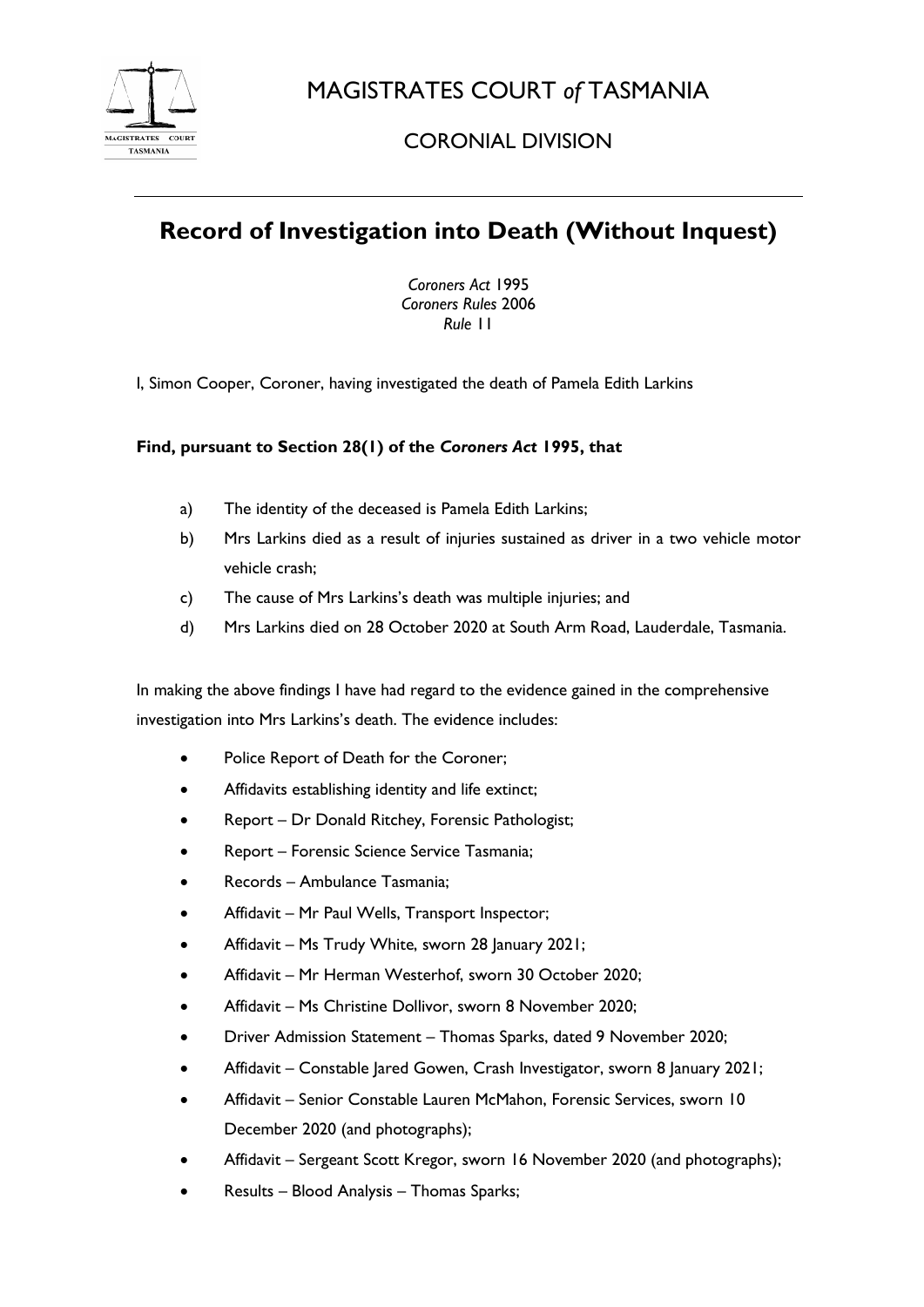- Vehicle Licensing and Registration Information;
- Bureau of Meteorology records;
- Department of State Growth, Vehicle Crash Data;
- Scene Survey;
- Mobile Phone downloads; and
- Medical records.

#### **Circumstances of death**

Mrs Larkins died as the result of massive injuries sustained in a motor vehicle accident on South Arm Road, near Lauderdale. She was alone in her vehicle when it travelled onto the wrong side of the road and collided with a vehicle driven in the opposite direction by Mr Thomas Sparks.

I am satisfied as a consequence of the investigation carried out into the circumstances of the crash that neither drugs nor speed were factors in the happening of the crash.

Toxicological analysis of samples taken at autopsy from Mrs Larkins body indicate that she had a blood alcohol reading of approximately 0.05 g per 100 mL of blood of the time the crash occurred.

Analysis of the blood sample provided by Mr Sparks indicated that he had a blood alcohol level of 0.016 g per 100 mL of blood at the time of the crash.

The weather conditions at the time the crash happened were fine and clear.

The road surface where the accident occurred was in good repair.

The vehicle driven by Mrs Larkins at the time of the crash had two non-compliant rear tyres. However, it seems unlikely that this deficiency caused Mrs Larkins to lose control of her vehicle.

Mr Sparks' vehicle was roadworthy immediately prior to the crash.

#### **Conclusion**

The evidence obtained and provided to me satisfies me to the requisite legal standard that Mr Sparks bears no responsibility for the happening of the crash.

I am satisfied that the crash occurred when Mrs Larkins, who was returning to her home in Lauderdale after an evening meal at the South Arm RSL club (where she had consumed some alcohol), failed to negotiate a gentle left-hand curve in the road and veered into the opposite lane, colliding with the vehicle driven by Mr Sparks.